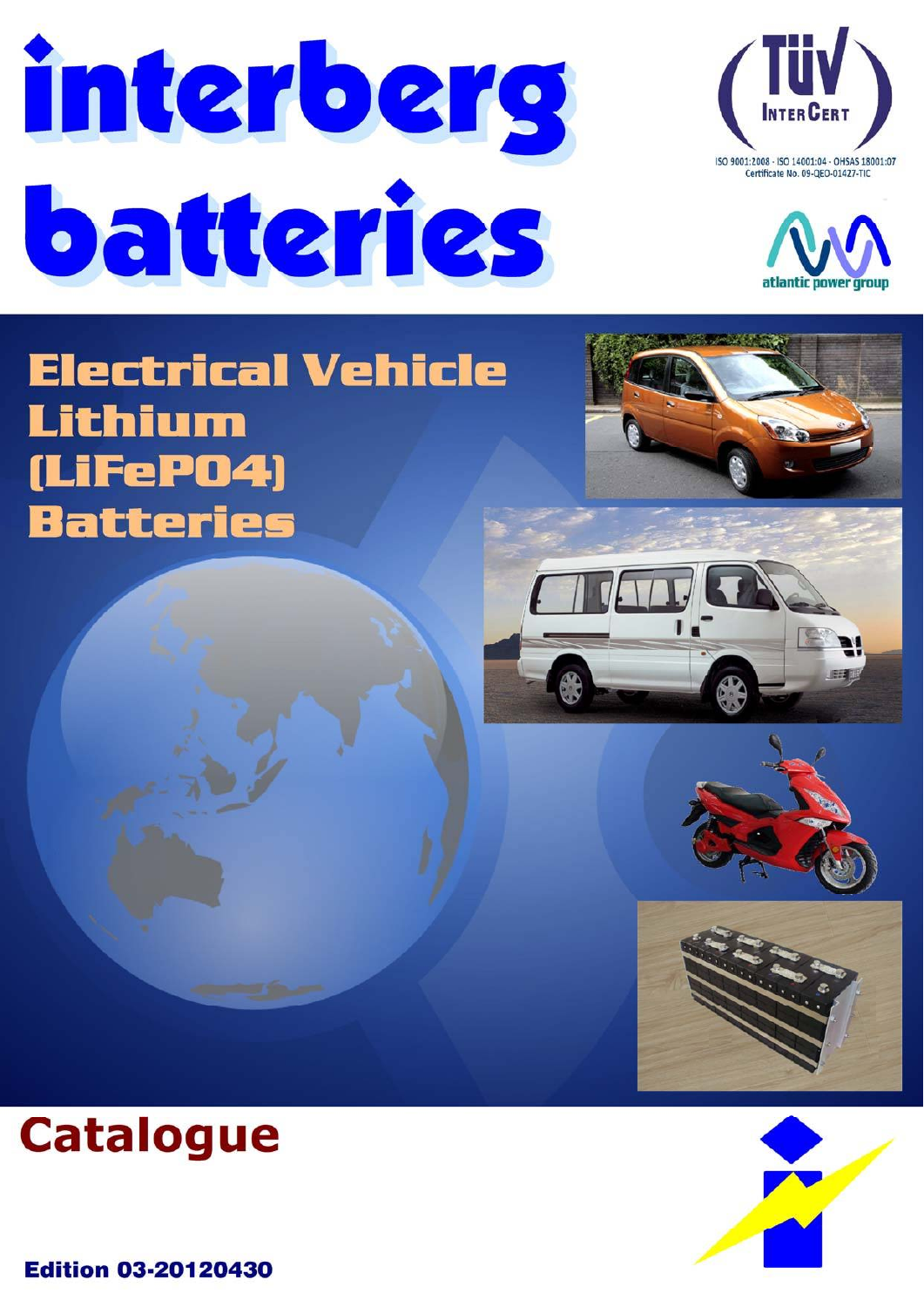

# **LiFePO4 Batteries**

### **1. Electrochemical Properties**

**Lithium is an alkali metal with silver-white appearance, soft handle, low density (0.534 g/cm3), large specific capacity (3860 Ah/kg), high electrochemical potential, high electro-negativity, and high energy density. As an alkali metal, lithium is highly reactive, and hence it is found in nature as compounds that can be used for different applications, such as pharmacology, aerospace, construction, and energy storage.**

**Rechargeable lithium-ion batteries, are of importance as new generation power sources because they are lighter and have higher energy density, lower self-discharge, no memory effect, prolonged service-life, larger number of charge/discharge cycles, better environmental friendliness, and higher safety when compared to many other battery systems.** 

**Hence, lithium-ion batteries are being widely used for portable electronics from digital cameras to notebooks and music players to cell phones. They also provide an optimal solution for large-scale applications, such as electric vehicles and storage devices for power grids.** 

### **2. Structure and Operation Principles**

**A standard lithium-ion battery consists of anode, cathode and electrolyte, as shown in Fig. 1. :** 



Fig. 1 Charging (A) and discharging (B) processes of a typical lithium-ion battery.

**When the battery is charged, lithium ions de-intercalate from the cathode and intercalate into the anode through the electrolyte; while on the discharging process, lithium ions de-intercalate from the anode and intercalate into the cathode.** 

**mirador de despeñaperros 17 fax : 34-916263870 28400 collado villalba (madrid) website : www.interberg.com Spain e-mail : info@interberg.com**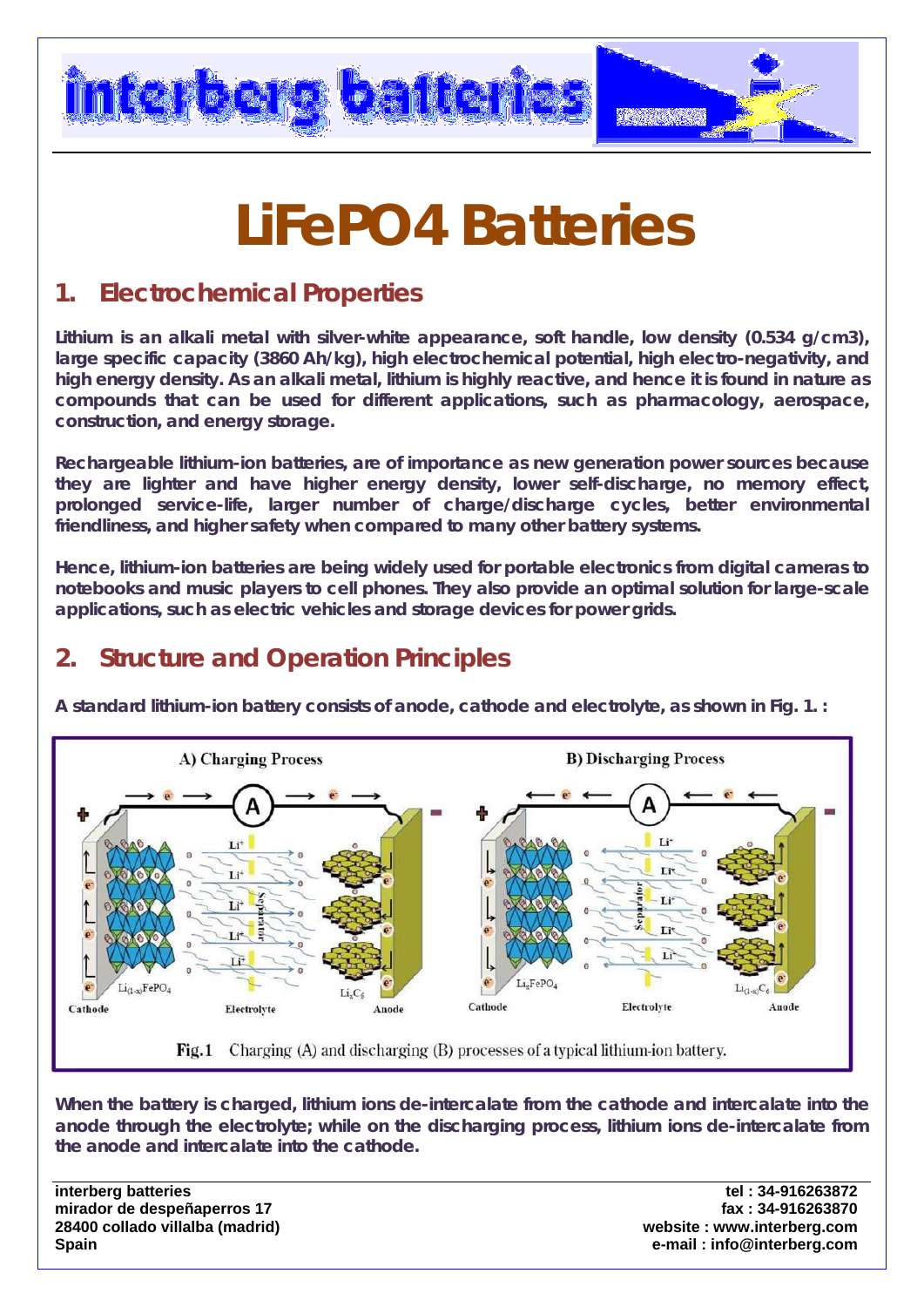

**During charge/discharge cycles, electrons flow between the anode and the cathode, enabling the conversion of chemical energy and also the storage of electrochemical energy within the battery.** 

**Therefore, the performance of rechargeable lithium-ion batteries strongly depends on the active materials employed in both anodes and cathodes for lithium storage. The common materials for anodes are carbon, lithium-alloying metals, graphite varieties (such as modified natural graphite or kish graphite), and carbon nanotubes/nanofibres. The most used cathode material is LiCoO2, which is currently being used in commercial lithium-ion batteries found in portable electronic devices such as laptops and cell phones. However, the high cost, poor thermal stability at elevated temperatures and high toxicity of LiCoO2 make it an unsuitable material for larger-scale applications. Consequently, battery manufacturers have turned to find other alternative materials to replace LiCoO2, and examples of such materials include layered lithium nickel oxide (LiNiO2), lithium manganese spinels (LiMn2O4), vanadium oxides (LiV3O8), and olivines.** 

**LiFePO4 has an ordered olivine structure with a Pnma space group, in which P atoms (PO4) reside within tetrahedral 4c sites, and Fe and Li cations (FeO6 and LiO6) reside within octahedral 4c and 4a sites, respectively, as shown in Fig. 2 below.** 



**Oxygen atoms show slightly distorted hexagonal close packed arrangement. FeO6 is a corner shared octahedron and PO4 is an edge-shared tetrahedron, and they form the zigzag skeleton by sharing oxygen and Li ions located in the octahedral channels.** 

**The FeO6 octahedra are connected through the corners in the bc plane and LiO6 grows as a linear chain along the b axis and a PO4 tetrahedral shares the edges with one FeO6 and two LiO6. The PO4 tetrahedral structure is the reason for the good phase stability during lithium deintercalation.** 

**mirador de despeñaperros 17 fax : 34-916263870 28400 collado villalba (madrid) website : www.interberg.com Spain e-mail : info@interberg.com**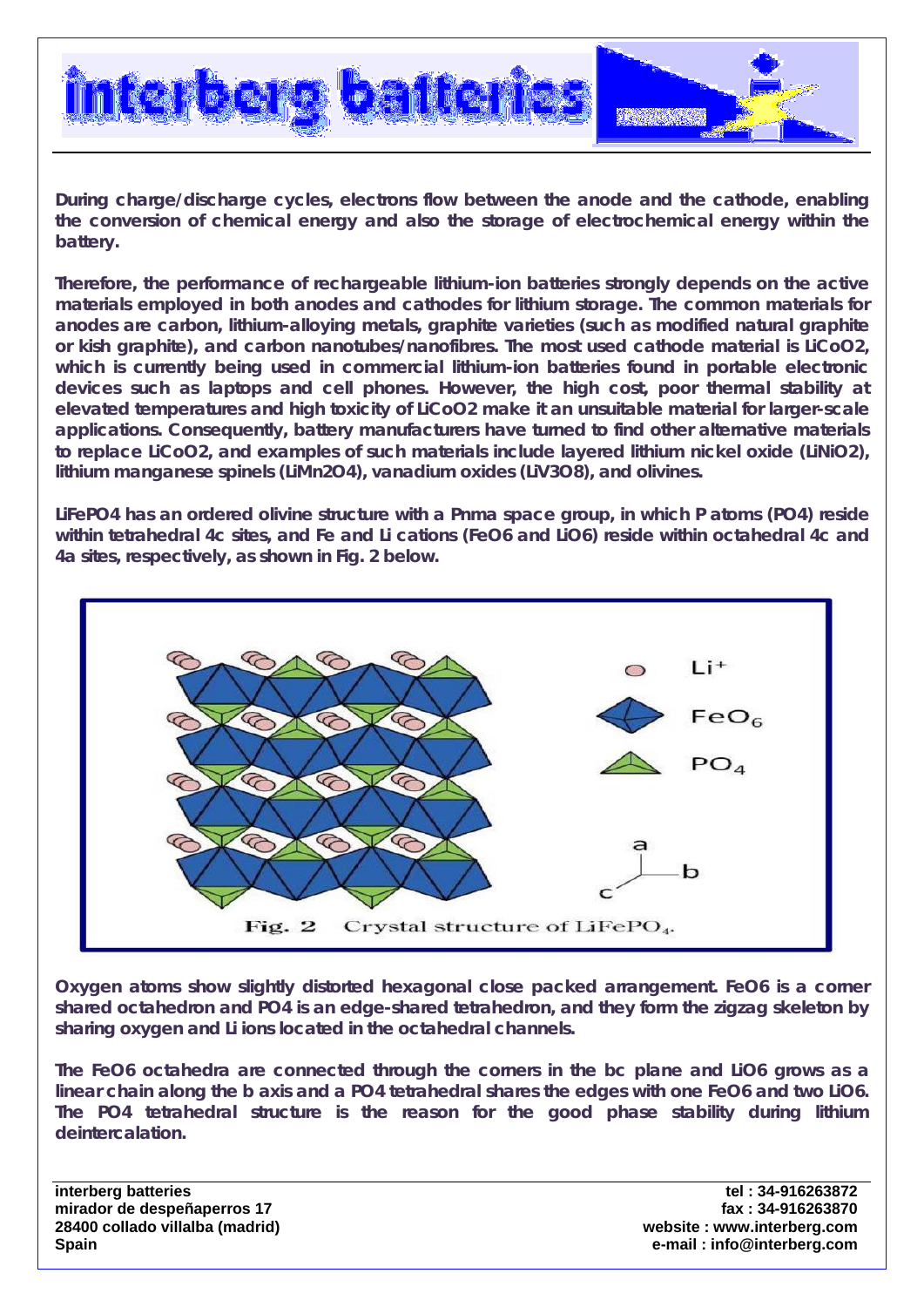

### **3. Advantages of LiFePo4 Batteries**

**1) Super Long Life Cycle: A lead acid cell usually has a life cycle of 300 times, or 500 times at most, while a LiFePO4 cell can be discharged for 2000 times at 1C with a capacity retention rate of over 80%. That is five times the life cycle of lead acid cells, four times that of nickel-metal hydride cells and LiCoO cells, and four-five times that of Lithium-manganite cells.** 

**2) High Safety Level: The chemical bond of phosphate is more stable than the traditional structure**  of transition metal oxides, and less prone to oxygen release. LiFePO<sub>4</sub> cells boast a stability grade of **more than 400 at a high temperature, thus ensuring internal safety. They are not likely to explode or set on fire due to excessive charging, high temperature, and short circuit or collision.** 

**3) Environment friendly with no demand for rare metals: No heavy or rare metal (except for lithium) is used in making LiFePO4 cells. They are non-toxic and pollution-free.** 



**mirador de despeñaperros 17 fax : 34-916263870 28400 collado villalba (madrid) website : www.interberg.com Spain e-mail : info@interberg.com**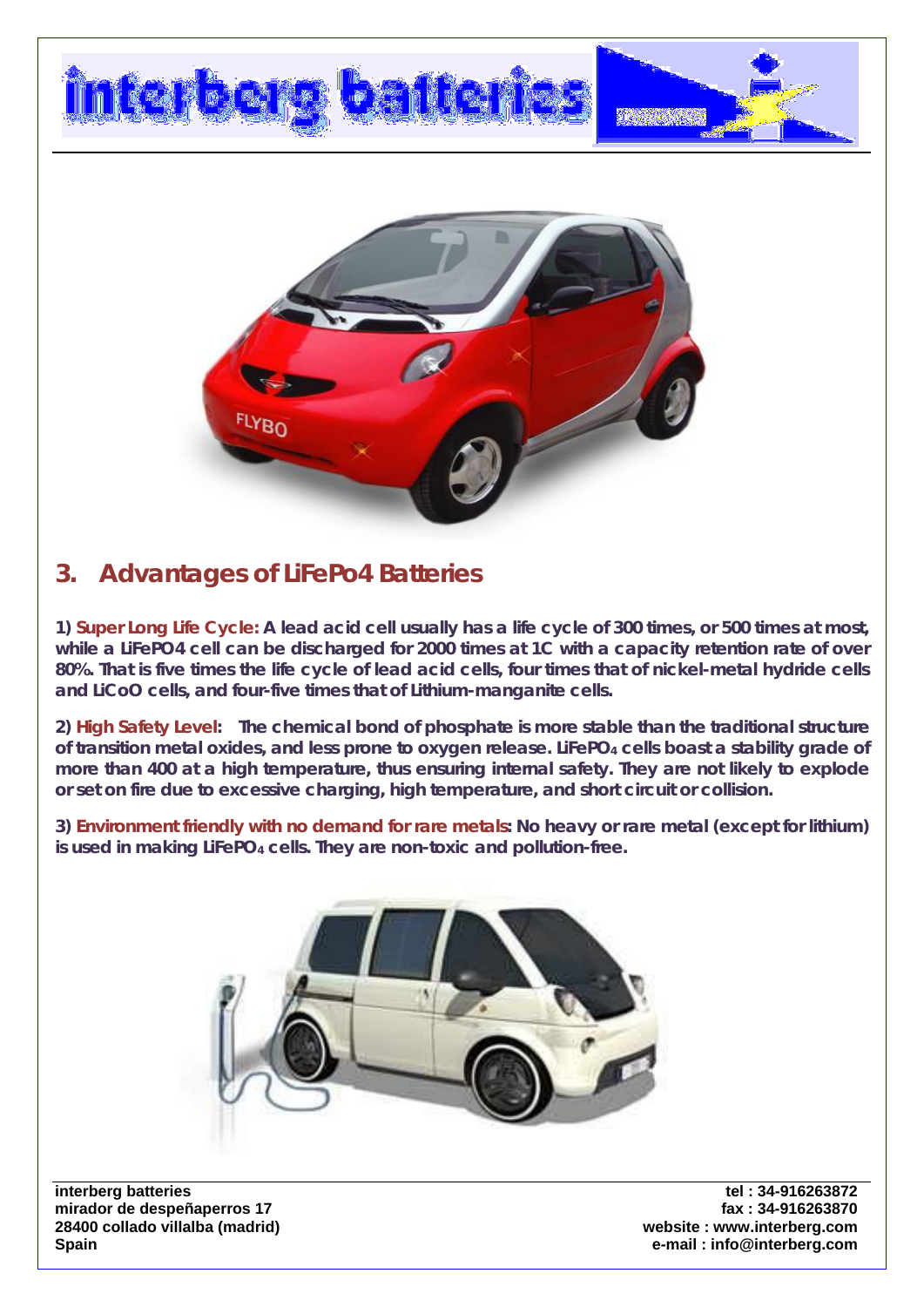

**4) Quick charging, little self-discharge and no memory effects: LiFePO4 cells can be charged or discharged quickly at a maximum current of 2C. It takes only 30 minutes to charge 95% of a battery at 2C with a special recharger. The starting current can reach 2C, which lead-acid cells cannot attain.** 

**5) Small and light: LiFePO4 cells are about 2/3 the size and 1/3 the weight of lead-acid cells with the same capacity. They are also smaller than nickel-metal hydride cells, with a weight about 2/3 of the latter with the same capacity.** 

**6) High single cell voltage and stable discharging platform: At 3.2V and with few series connections, LiFePO4 cells are highly reliable. They can be charged and discharged at a huge current and high rate, capable of discharging 96% of the capacity at 10C with a capacity retention rate of 90%.** 

In a word, LiFePO<sub>4</sub> cells have obvious advantages over traditional batteries and other Lithium cells. **A comparison is drawn up among them in Table 1 and Table 2 below.** 

| Table 1 Comparison between LiFePO4 Cells and Traditional Batteries |                                      |                                     |                |                          |  |
|--------------------------------------------------------------------|--------------------------------------|-------------------------------------|----------------|--------------------------|--|
| Technical<br>Indicators                                            | <b>Nickel</b><br><b>Cadmium Cell</b> | Nickel-metal<br><b>Hydride Cell</b> | Lead-acid Cell | LiFePO <sub>4</sub> Cell |  |
| Working<br>Voltage (V)                                             | 1.2                                  | 1.2                                 | 2.1            | 3.2                      |  |
| Weight/Power<br>(Wh/kg)                                            | 30-50                                | 50-80                               | 40             | 120                      |  |
| Size/Power<br>(Wh/L)                                               | 150                                  | 200                                 | 70             | 210                      |  |
| Life Cycle                                                         | 500                                  | 500                                 | 400            | 2000                     |  |
| Unit Price<br>(RMB/Wh)                                             | 3                                    | 6                                   | $1.0 - 1.5$    | $3-5$                    |  |
| Unit Price/Life<br>Cycle (1000)                                    | 6                                    | 12                                  | 2.5-3.75       | $1.5 - 2.5$              |  |
| Environmental<br>Protection                                        | Toxic                                | Lightly Pollutant                   | Toxic          | Non-toxic                |  |
| Safety                                                             | Outstanding                          | Good                                | Sound          | Outstanding              |  |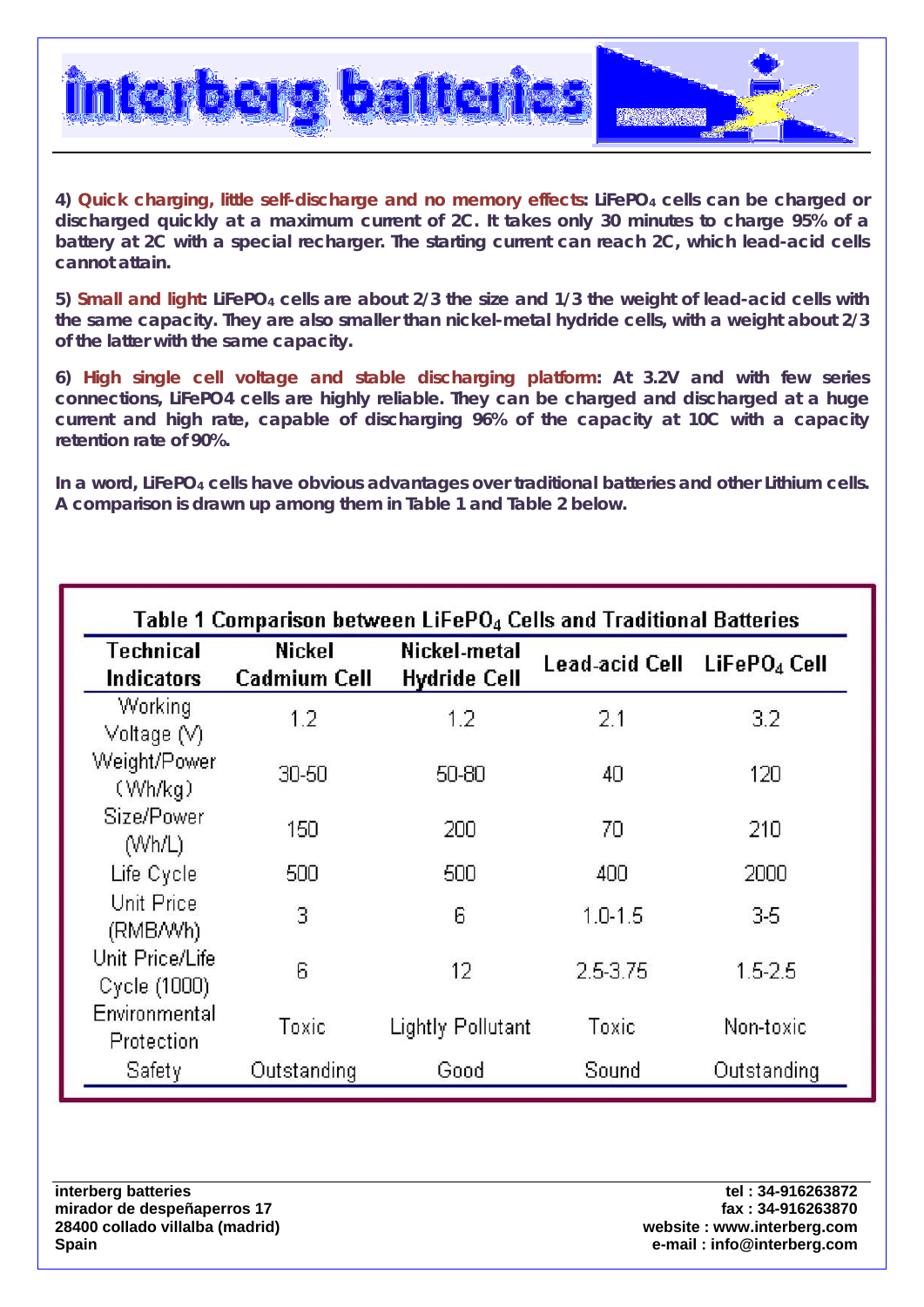

| <b>Table 2 Comparison of Cell Performance</b> |                          |                                         |                                  |                                              |
|-----------------------------------------------|--------------------------|-----------------------------------------|----------------------------------|----------------------------------------------|
|                                               | LiCoO <sub>2</sub>       | LiNiCoMn0 <sub>2</sub>                  | LiMn <sub>2</sub> 0 <sub>4</sub> | LiFeP0 <sub>4</sub>                          |
| Tap Intensity (g/cm <sup>3</sup> )            | $2.8 - 3.0$              | $2.0 - 2.3$                             | $2.2 - 2.4$                      | $1.0 - 1.4$                                  |
| Specific Surface<br>Area $(m^2/q)$            | $0.4 - 0.6$              | $0.2 - 0.4$                             | $0.4 - 0.8$                      | $12 - 20$                                    |
| Specific Capacity<br>(mAh/q)                  | 135-140                  | 155-165                                 | 100-115                          | 130-140                                      |
| Volt-based<br>Platform(V)                     | 3.6                      | 3.5                                     | 3.7                              | 3.2                                          |
| Cyclic Performance<br><b>Transit Metal</b>    | $\geq$ 300 times<br>Poor | ≥800 times<br>Poor                      | $\geq$ 500 times<br>Rich         | $\geq$ 2000 times<br>Very rich               |
| Raw Material Cost                             | Very high                | High                                    | Low                              | Low                                          |
| Environmental<br>Protection                   | Cobalt                   | Nickel and<br>Cobalt                    | Non-toxic                        | Non-toxic                                    |
| Safety Performance                            | Poor                     | Good                                    | Sound                            | Outstanding                                  |
| <b>Application Fields</b>                     | Small<br>battery         | Small<br>battery/Small<br>power battery | Power<br>battery                 | Power battery/Mega-<br>capacity power supply |

### **4. Application Examples**

### **EV Application Examples:**

**Motorbikes / Scooters / electric bicycles** 

• **Electric bus** 

I

- **Electric cars**
- **Light traction/neighborhood vehicle**
- **Light trucks and vans**
- **Motorbikes, scooters, electric bycicles**



### **Electric Cars & Buses**

**INTERBERG lithium iron phosphate battery is widely used on electric car, such as battery electrical vehicle (BEV), plug-in hybrid electrical vehicle (PHEV) and hybrid electric vehicle (HEV). Vehicles such as pure EVs, mini cars, light trucks and vans, neighborhood vehicles, golf carts, touristic and sightseeing trolleys, etc. which formerly used lead acid batteries, are now driving with INTERBERG LiFePO4 batteries.** 

### **Light Traction**

**Light traction vehicles, like electric bikes, scooters, motorcycles, and some other similar light vehicles, are the huge market for LiFePO4 battery application, definitely will flourish in the following years.** 

**mirador de despeñaperros 17 fax : 34-916263870 28400 collado villalba (madrid) website : www.interberg.com Spain e-mail : info@interberg.com**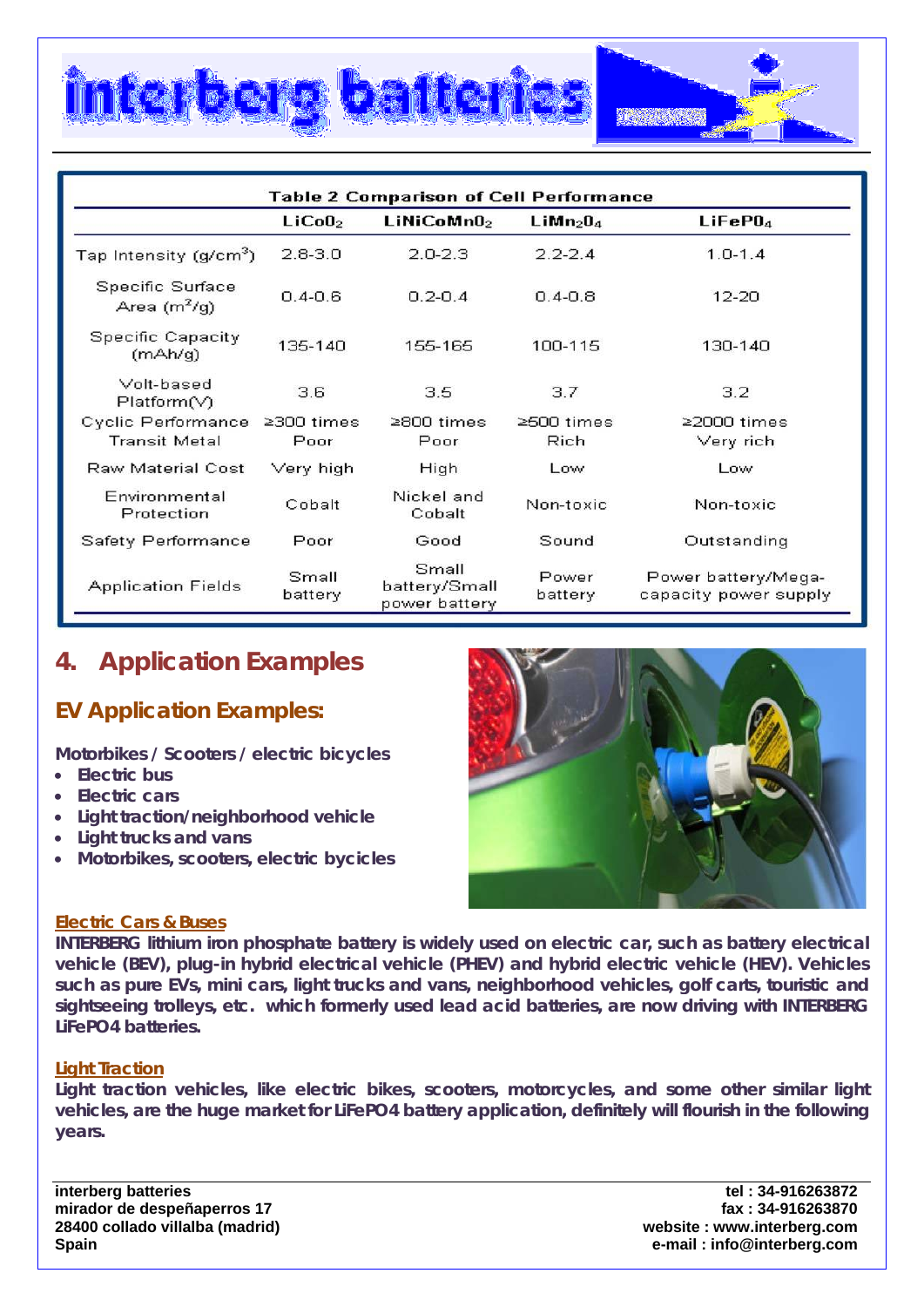

### **Energy Storage Application Examples:**

- **Wind and Solar systems**
- **UPS**
- **Emergency power**
- **Backup power supply**
- **Telecoms / Remote stations**



**INTERBERG has developed ES (Energy Storage) LifePO4 batteries, specially conceived and designed for energy storage applications where lead acid batteries of diverse technologies are still being used.** 

**This kind of battery is characterized by : it is cost-effective, offers a long life cycle, a large charging current acceptance (compared with lead acid), as well as a high and low temperature resistance. INTERBERG ES series LifePO4 batteries can be widely used in UPS, solar & wind system, telecoms and in many other energy storage fields.** 

# **The Electrical Vehicle Battery**

**The outstanding performance characteristics described below make the INTERBERG LiFePO4 battery the best and more reliable and effective option for electrical vehicle application:** 

**INTERBERG LiFePO4 batteries offer: high continuous/peak power, providing a high performance in starting, accelerating and climbing, as well as a higher speed than electrical cars equipped with lead-acid battery of an equivalent capacity.** 

**INTERBERG LiFePO4 battery presents an optimum weight-size proportion. Light weight means energy saving due to huge total vehicle weight reduction; weight reduction also means long driving distance.** 

**INTERBERG LiFePO4 battery accept fast charging like 1C continuous rate, These batteries can also accept large charging current as energy regeneration by EV braking or reducing speed.** 

**INTERBERG LiFePO4 battery for electric vehicles are mainly manufactured as large individual prismatic cells that are connected to each other and placed inside battery trays similarly as conventional lead acid traction batteries. Prismatic cells are easy to connect, easy to carry and easy to replace.** 

**mirador de despeñaperros 17 fax : 34-916263870 28400 collado villalba (madrid) website : www.interberg.com Spain e-mail : info@interberg.com**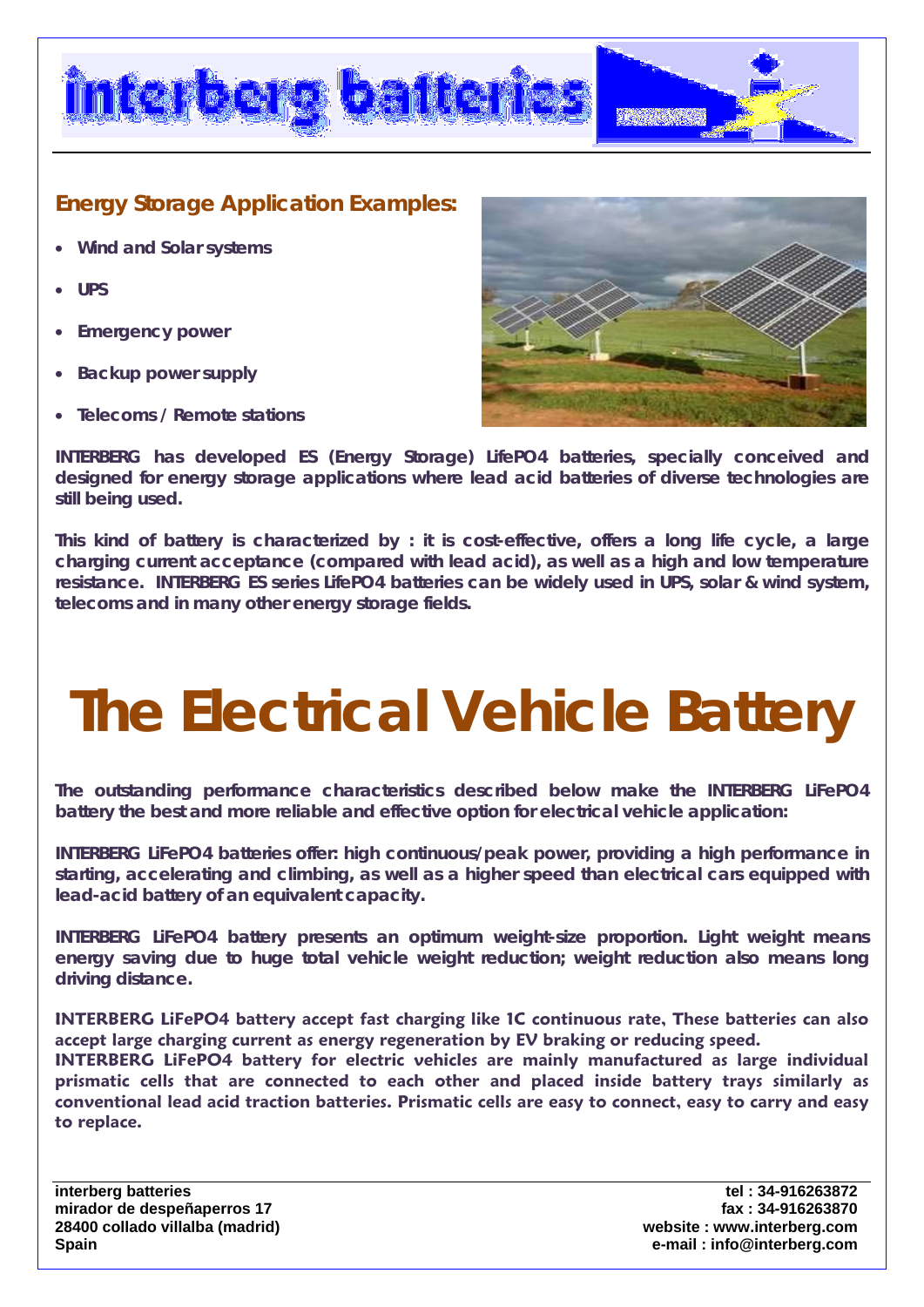

### **LiFePO4 EV-Battery Prismatic Cell Program**

| <b>Specifications</b>                              | LF-0320200                    | LF-0320300             | LF-0320400              | LF-0320500             | LF-0320600              |
|----------------------------------------------------|-------------------------------|------------------------|-------------------------|------------------------|-------------------------|
| <b>Cell Voltage</b>                                | 3.20V                         | 3.20V                  | 3.20V                   | 3.20V                  | 3.20V                   |
| <b>Nominal Capacity</b>                            | 20 Ah                         | 30 Ah                  | 40 Ah                   | 50 Ah                  | 60 Ah                   |
| Dimensions (mm);<br>LxWxH, incl. cell<br>terminals | $103 \times 41 \times$<br>168 | 103 x 58 x<br>168      | 113 x 66 x 168          | 152 x 50 x<br>190      | 114 x 61 x 203          |
| Weight                                             | 0.83 Kg                       | $1.15$ Kg              | 1.51 Kg                 | 1.89 Kg                | 2.04 Kg                 |
| <b>Energy Density</b>                              | 90.2 W/h/l                    | 95.7 Wh/l              | 102.2 Wh/l              | 110.8 Wh/l             | 133.7 Wh/l              |
| <b>Specific Energy</b>                             | 77.1 Wh/Kg                    | 83.5 Wh/Kg             | 84.8 Wh/Kg              | 84.6 Wh/Kg             | 94.1 Wh/Kg              |
| Specific Power (23°C)                              | 386<br>W/Kg/@15<br>sec        | 417<br>W/Kg/@15<br>sec | 424<br>W/Kg/@15<br>sec  | 424<br>W/Kg/@15<br>sec | 471<br>W/Kg/@15<br>sec  |
| Discharge (23°C)                                   |                               |                        |                         |                        |                         |
| <b>Max. Cont. Current</b>                          | 60 A                          | 90 A                   | 120 A                   | 150 A                  | 180 A                   |
| Peak @ 60 sec                                      | 100 A                         | 150 A                  | 200 A                   | 250 A                  | 300 A                   |
| <b>Cut-Off Voltage</b>                             | 2.50V                         | 2.50V                  | 2.50V                   | 2.50V                  | 2.50V                   |
| <b>Charge Method</b>                               | <b>CC/CV</b><br>(3.65v)       | CC/CV<br>(3.65v)       | <b>CC/CV</b><br>(3.65v) | CC/CV<br>(3.65v)       | <b>CC/CV</b><br>(3.65v) |
| <b>Max. Cont. Current</b>                          | 20A                           | 30 A                   | 40 A                    | 50 A                   | 60 A                    |
| <b>Cut-Off Voltage</b>                             | 3.85 V                        | 3.85V                  | 3.85 V                  | 3.85V                  | 3.85 V                  |

| <b>Specifications</b>                           | LF-0321000                      | LF-0321600           | LF-0321800                      | LF-0322000             |
|-------------------------------------------------|---------------------------------|----------------------|---------------------------------|------------------------|
| <b>Cell Voltage</b>                             | 3.20V                           | 3.20V                | 3.20V                           | 3.20V                  |
| <b>Nominal Capacity</b>                         | 100 Ah                          | 160 Ah               | 180 Ah                          | 200 Ah                 |
| Dimensions (mm); LxWxH,<br>incl. cell terminals | $163 \times 51 \times 278$      | 169 x 85 x 247       | 183 x 72 x 286                  | 255 x 70 x 247         |
| Weight                                          | 3.40 Kg                         | 5.23 Kg              | 5.77 Kg                         | 6.40 Kg                |
| <b>Energy Density</b>                           | 138.4 W/h/l                     | 151.0 Wh/l           | 152.9 Wh/l                      | 145.2 Wh/l             |
| <b>Specific Energy</b>                          | 94.1 Wh/Kg                      | 87.9 Wh/Kg           | 99.8 Wh/Kg                      | 100.0 Wh/Kg            |
| Specific Power (23°C)                           | 471<br>$W/Kg/\mathcal{Q}15$ sec | 489<br>W/Kg/@15 sec  | 499<br>$W/Kg/\mathcal{Q}15$ sec | W/Kg/@15<br>500<br>sec |
| Discharge (23°C)                                |                                 |                      |                                 |                        |
| Max. Cont. Current                              | 300 A                           | 480 A                | 540 A                           | 600 A                  |
| Peak @ 60 sec                                   | 500 A                           | 800 A                | 900 A                           | 1000 A                 |
| <b>Cut-Off Voltage</b>                          | 2.50V                           | 2.50V                | 2.50V                           | 2.50V                  |
| <b>Charge Method</b>                            | <b>CC/CV (3.65v)</b>            | <b>CC/CV (3.65v)</b> | <b>CC/CV (3.65v)</b>            | <b>CC/CV (3.65v)</b>   |
| <b>Max. Cont. Current</b>                       | 100 A                           | 160 A                | 180 A                           | 200 A                  |
| <b>Cut-Off Voltage</b>                          | 3.85 V                          | 3.85 V               | 3.85 V                          | 3.85 V                 |

**mirador de despeñaperros 17 fax : 34-916263870**  28400 collado villalba (madrid)<br>Spain

**interberg batteries** tel : 34-916263872 **Spain e-mail : info@interberg.com**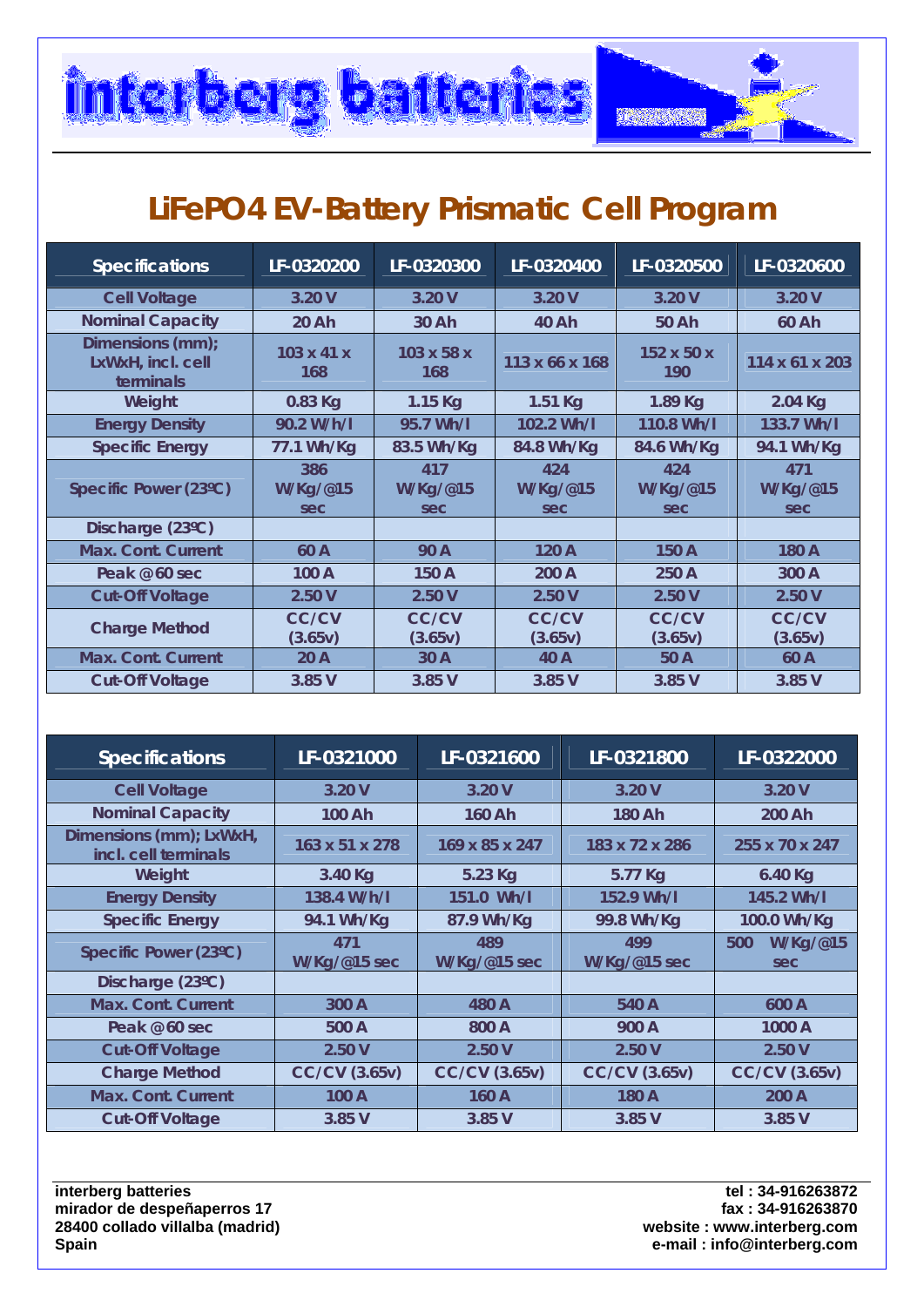

### **16-cell Module-Trays Steel Battery-Tray and Steel Battery-Tray**

 **200V LiFePO4 EV-Battery in 4 pcs of 24V LiFePO4 EV-Battery in an 8-Cell** 





**INTERBERG does also produce mono-block type LiFePO4 batteries in the typical traditional SLI (starting automotive) battery shapes and in dimensions close or similar to those of conventional car batteries, for best physical fitting in smaller vehicles requiring a smaller footprint requirement for the battery allocation inside the vehicle.** 







**interberg batteries** tel : 34-916263872 **mirador de despeñaperros 17 fax : 34-916263870 28400 collado villalba (madrid) Spain e-mail : info@interberg.com**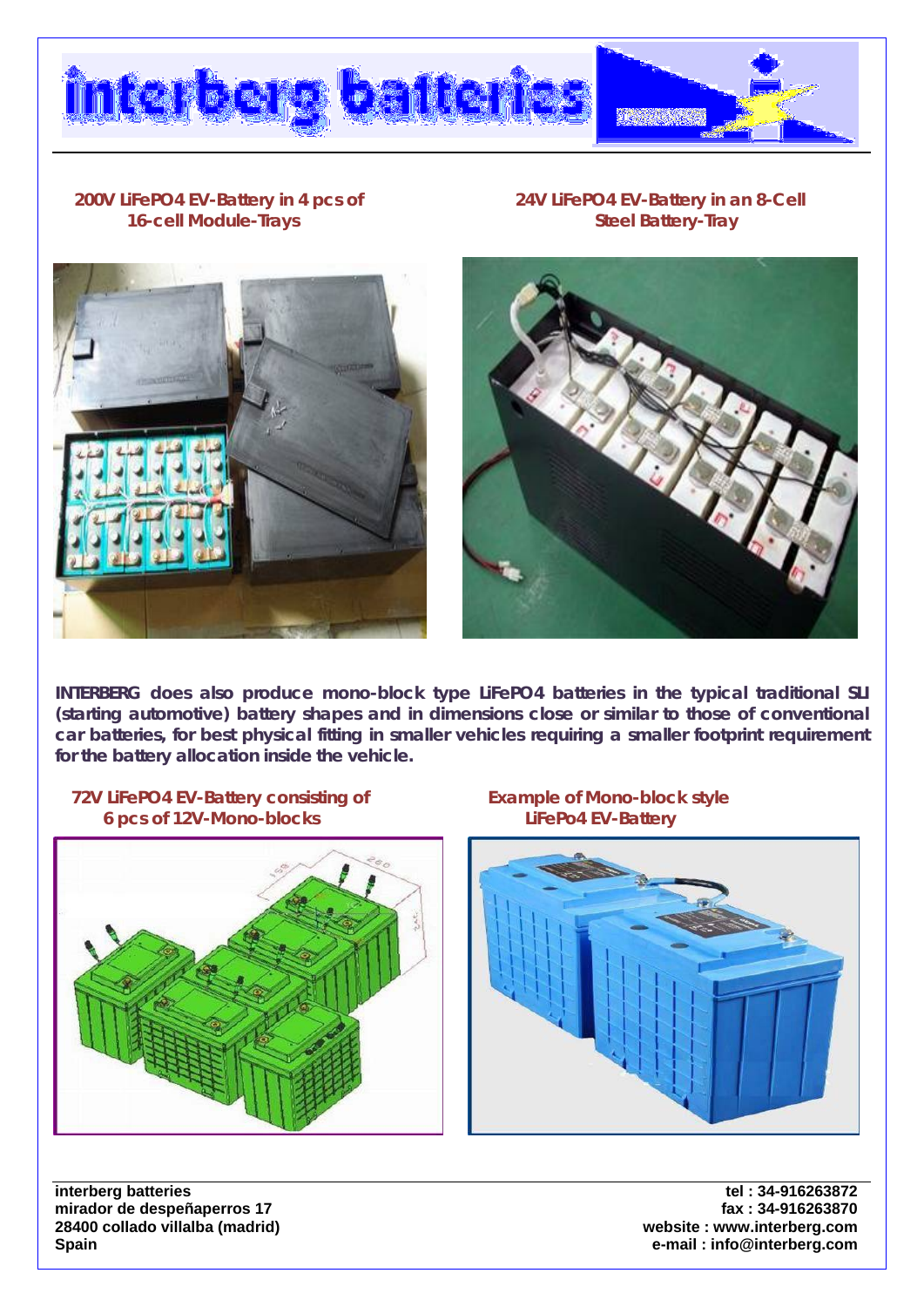

### **The BMS (Battery Management System)**

**The BMS (Battery Management Systems and the Battery Charger are further fundamental elements of the propulsion side of an electrical vehicle, that is completed with the battery itself** 

**A battery management system (BMS) is any electronic system that manages a rechargeable battery such as by monitoring its state, calculating secondary data, reporting that data, protecting the battery, controlling its environment, and / balancing it.** 



**The basic purpose of BMS system is to optimally use the energy stored in the battery, and to minimize the risk of damage inflicted upon the battery. This is achieved by proper monitoring and controlling the charge and discharge processes of the battery. These are the key functions of the BMS that ensures a correct operation of the electrical vehicle :** 

- **Under voltage protection;**
- **Over voltage protection;**
- **Short-circuit protection (maximum current limitation);**
- **Thermal protection;**
- **State-of-Charge (SoC) prediction and monitoring**
- **State of Health (SoH) and**
- **Cell balancing (equalization).**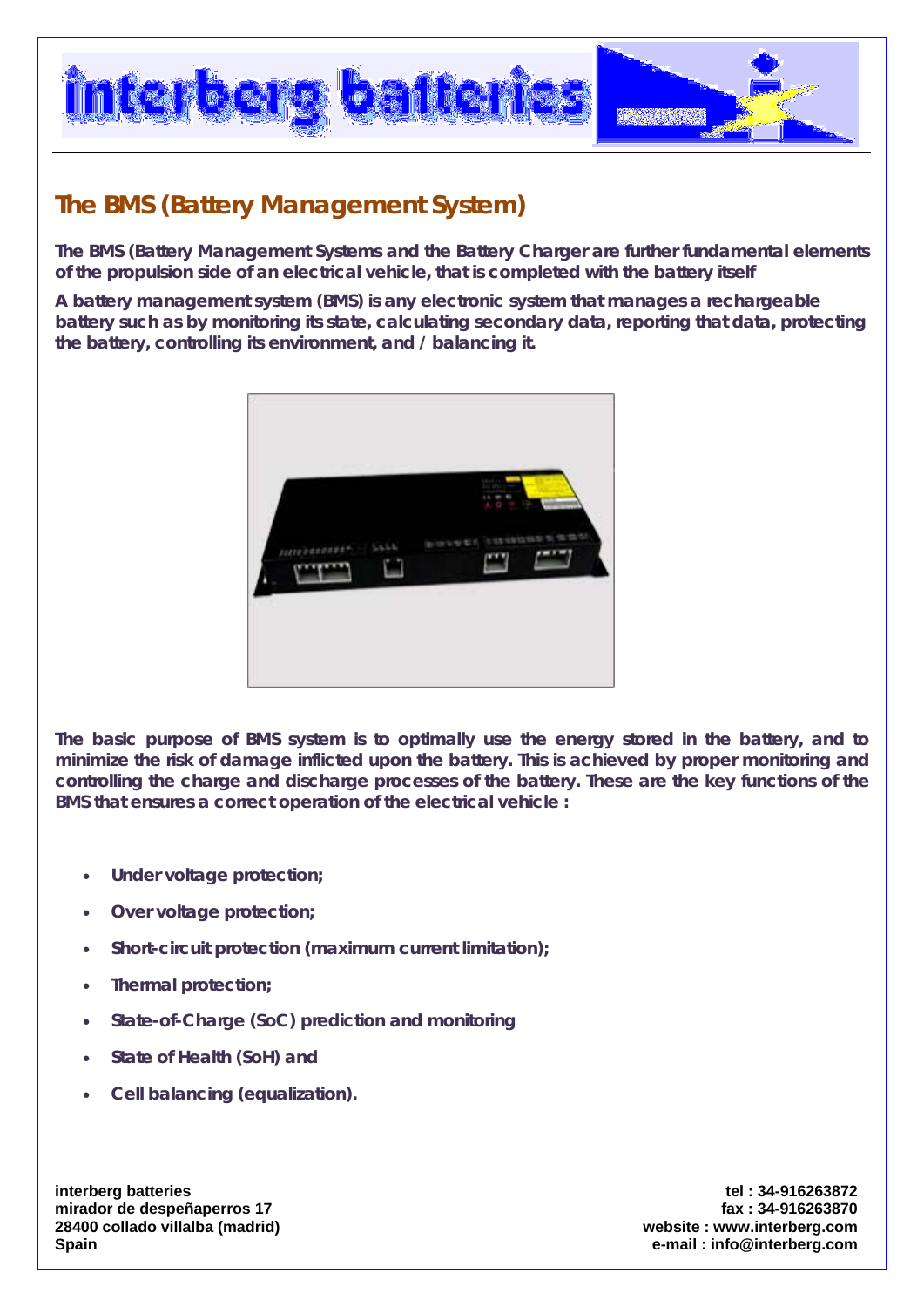

### **The Battery Charger**

**There are three classes of LiFePO4 charging methods: Level 1 ("standard" charge), Level 2 ("overnight" charge) and Level 3 ("fast" charge).** 

**The charging times will depend on the charging class chosen.** 

### **Level 1 Charging ('Standard' Charging)**

- **Portable plug standard outlet**
- **Delivers power from the wall to the Vehicle's on board charger.**
- **Time required to achieve a full charge from fully depleted) : 16-18 h.**





### **Level 2 Charging ('Overnight' Charging)**

- **Fixed Charging Facility Installation**
- **Delivers AC power from the wall to the on-board charger.**
- **Time required to achieve a full charge from fully discharged) : 16-18 h.**

### **Level 3 Charging ('Fast' Charging)**

- **High powered fast charge station (like a traditional gasoline station.**
- **Delivers DC energy, by-passing the onboard charger in the vehicle.**
- **Time required to achieve a full charge from fully depleted) : about 30 minutes.**



**mirador de despeñaperros 17 fax : 34-916263870 28400 collado villalba (madrid) website : www.interberg.com Spain e-mail : info@interberg.com**